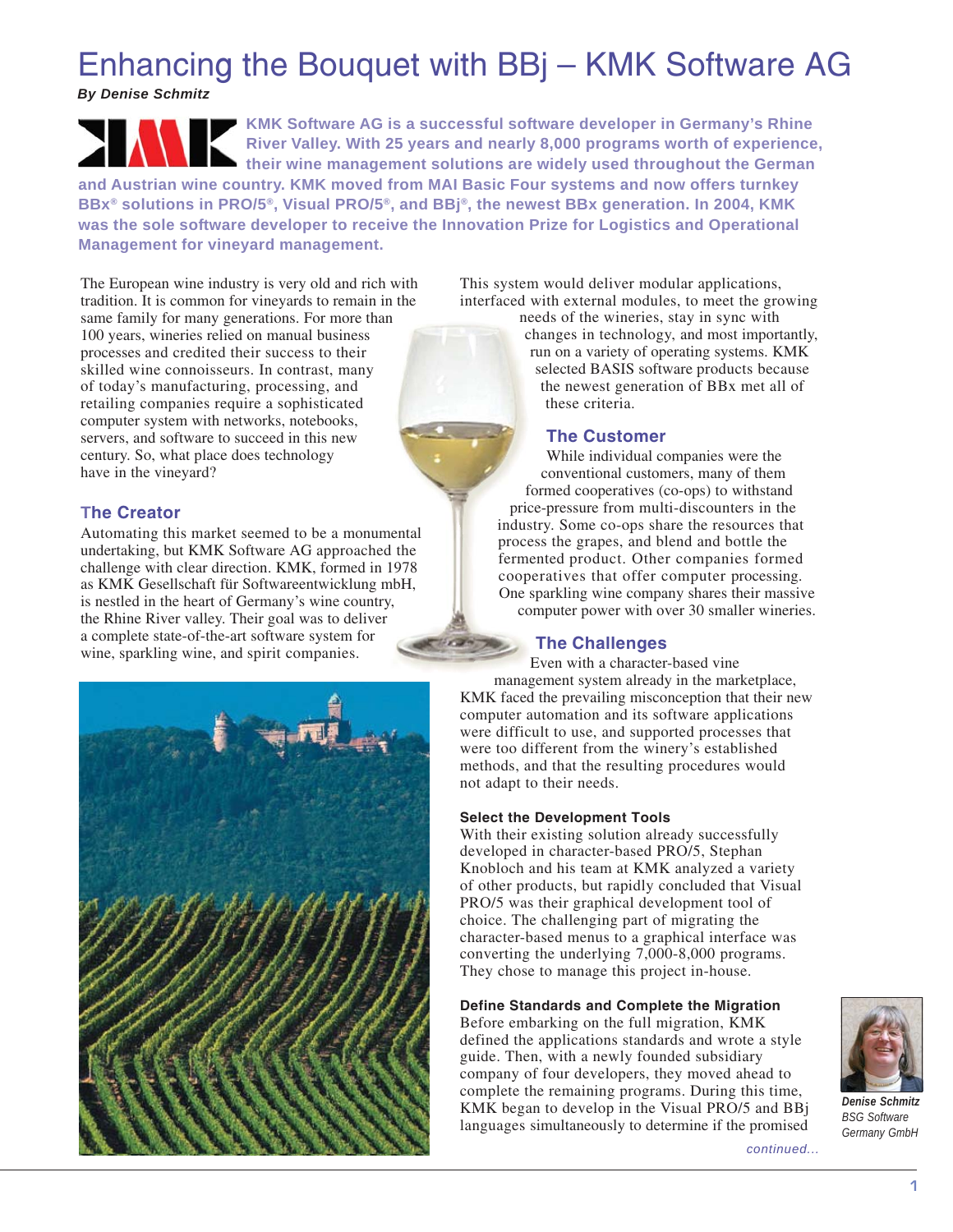compatibility between the products was valid. The results were just as BASIS promised. In the summer of 2002, with the availability of BBj 2.0, KMK began running the CUI applications on BBj.

Since Germany is eight hours ahead of Albuquerque, Stephan changed his priorities to work on the migration in the afternoons. With this shift, he could get advice directly from BASIS engineers and answers to any problems immediately. Stephan praised the technical support and engineering staff at BASIS, *"What other company allows you to communicate directly with the experts actually writing the code? When your own company is not an international giant, it is a very good feeling to know someone 'over there' is listening to you!"*

Compare the old character screen in **Figure 1** with the new graphical counterpart in **Figure 2**.

In 2004, with a significant number of modules converted, KMK completed their first BBj installations. Though hardware from other sources introduced a few stability problems, Stephan is happy with the performance and stability of the turnkey systems they now deliver. Currently, KMK is installing BBj 3.03, 4.02, and, when possible, 4.03 on Linux and Windows. To date, they support a total of 12 systems running on BBj.

# **The Creation**

KMK Software AG's premier application, WEGA, is a finely tuned management instrument with complete access to important customer data and processes offering flexibility for their customers in the wine and spirits marketplace. KMK also works closely with partners from other areas to increase the entire effect of the solution.

The WEGA management system combines two base packages; commodity management and financial accounting.

The commodity management package contains modules tailored specifically to the wine industry - vineyard data management, commission calculation, wine analysis management, customer reports, excise, blending, and bottling planning.

WEGA's financial accounting includes accounts receivable, accounts payable, purchasing and order processing, and *continued...*



|              | W - 3.1.3.1 - Ändern von einzelnen Kundendaten - Demo-Firma 2002 - WEGA 3.0(EUR) - Bildschirm TSKO@KMK-SK  L   □  X<br>Settings Edit Print Help<br>WEGA 3.0(EUR) - 3.1.3.1 - Ändern von einzelnen Kundendaten - Demo-Firma 2002<br>Kundennr : 100000, Kurzbezeichnung : Brück Bruch 01 01 MC: Bruchmühl Seite: 1 |  |                                                               | TSK0@KMK-SK, 24.02.2005                                                  |
|--------------|------------------------------------------------------------------------------------------------------------------------------------------------------------------------------------------------------------------------------------------------------------------------------------------------------------------|--|---------------------------------------------------------------|--------------------------------------------------------------------------|
|              | $KN = Konto-Nr$ (FiBu)<br>$AN = A n$ rede $\ldots$<br>$NI = Name, 1. Zeile$<br>$N2 = Name, 2. Zeile$<br>$N3$ = Name, 3. Zeile (Postfach)<br>$PP = Postleitzah1 (Postfach)$                                                                                                                                       |  | $100000$ WK = WEGA-Kundennr.<br>$AD = Adressverwaltung (J/N)$ | 100000<br>1a<br>Robert Brück                                             |
| $ST = Str_4$ | $NA = Nationalität$<br>$PZ = Postleitzah1 (StraBe)$ 66892 OR = Ort<br>$GM = Gemeindeschlüssel$<br>$US = Mwst-Code (FiBu)$<br>$BK = Bank-Konto-Nr.$<br>$D,16% Mwst WR = Währungssteuerung 123456 BZ = Bankleitzahl$                                                                                               |  |                                                               | In den Betzen 30 a<br>D, Deutschland<br>Bruchmühlbach-Miesau             |
|              | $BN = Bankname$<br>$FN = Forderungsnr.$ (FiBu)<br>GF = Inhaber/Geschäftsführer                                                                                                                                                                                                                                   |  |                                                               | 50020000<br><b>RVB Bank</b><br>$0$ MG = Mahngruppe (FiBu) Inland 14 Tage |

**Figure 1.** The original character-based Customer Maintenance screen.

|                                | 1 = Allgemeines   2 = Beförderungsdaten   3 = Zugehörigkeit   4 = Konditionen   5 = Vertreter, Bonität   6 = Zusatzinfo   7 = Wiedervorlage   8 = Lieferanschriften |                             |                      |
|--------------------------------|---------------------------------------------------------------------------------------------------------------------------------------------------------------------|-----------------------------|----------------------|
| Konto-Nr (FiBu) [KN]           | 100000                                                                                                                                                              | WEGA-Kundennr. [WK]         | 100000               |
| Anrede [AN]                    | 01 Herr                                                                                                                                                             | Adressverwaltung (J/N) [AD] | J ja                 |
| Name, 1. Zeile [N1]            | <b>Robert Brück</b>                                                                                                                                                 |                             |                      |
| Name, 2. Zeile [N2]            |                                                                                                                                                                     |                             |                      |
| Name, 3. Zeile (Postfach) [N3] |                                                                                                                                                                     |                             |                      |
| Postleitzahl (Postfach) [PP]   |                                                                                                                                                                     |                             |                      |
| Straße [ST]                    | In den Betzen 30 a                                                                                                                                                  |                             |                      |
| Nationalität [NA]              | D Deutschland                                                                                                                                                       |                             |                      |
| Postleitzahl (Straße) [PZ]     | 66892                                                                                                                                                               | Ort [OR]                    | Bruchmühlbach-Miesau |
| Gemeindeschlüssel [GM]         | 07335003                                                                                                                                                            | Teilort [TO]                |                      |
| MwSt-Code (FiBu) [US]          | 00 16% MwSt                                                                                                                                                         | Währungssteuerung [WR]      |                      |
| Bank-Konto-Nr. [BK]            | 123456                                                                                                                                                              | Bankleitzahl (BZ)           | 50020000             |
| Bankname [BN]                  | <b>RVB Bank</b>                                                                                                                                                     |                             |                      |
| Forderungsnr. (FiBu) [FN]      | 0 Forderungsnummer 0                                                                                                                                                | Mahngruppe (FiBu) [MG]      | 0 Inland 14 Tage     |
| Inhaber/Geschäftsführer [GF]   |                                                                                                                                                                     |                             |                      |

**Figure 2.** The graphical version of the Customer Maintenance screen shown in Figure 1.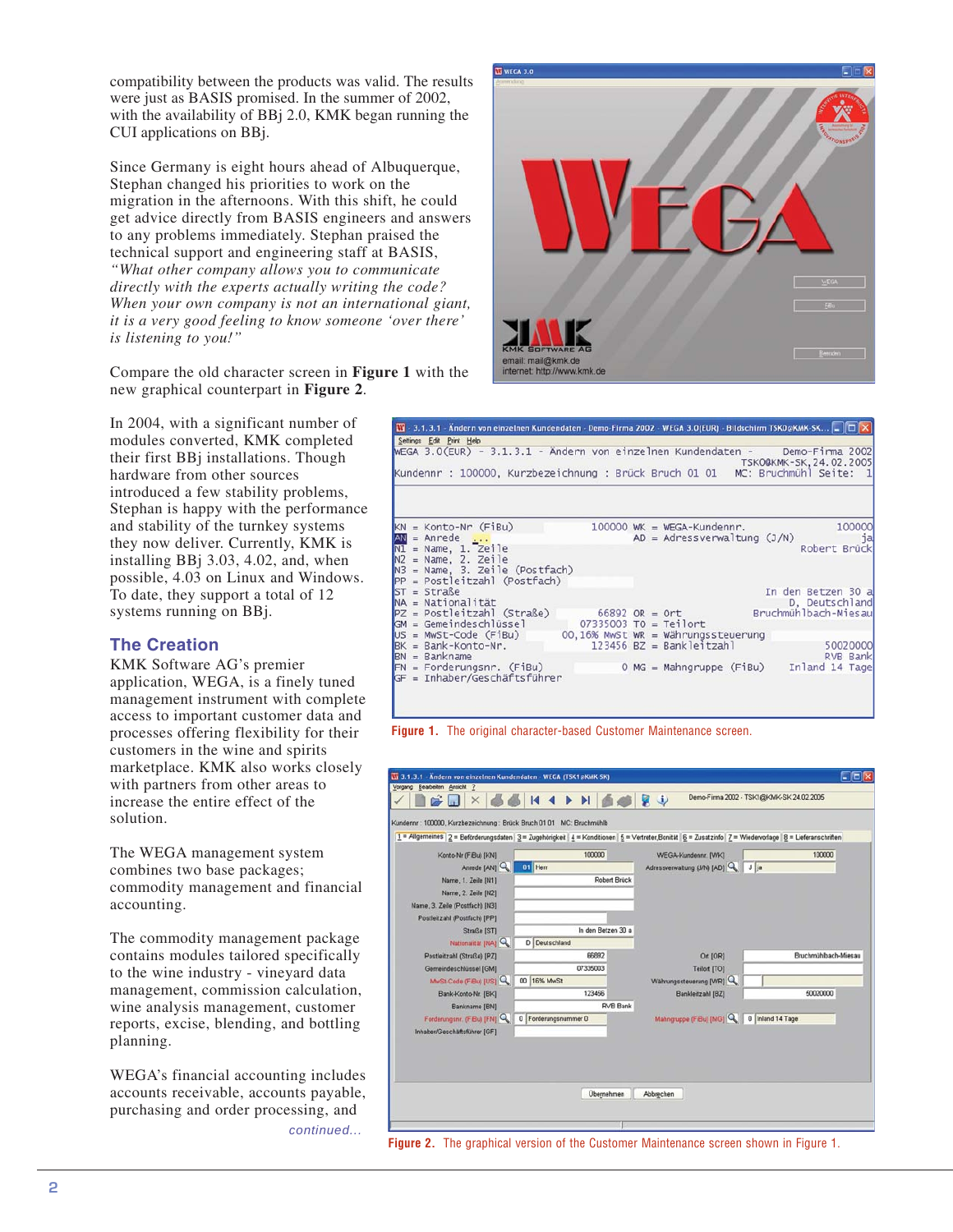

**Figure 3.** Wine management information by product.



**Figure 4.** Sample product management report.

warehouse administration modules. The system also supports multiple clients, multiple currencies, and an archiving system for all the necessary accounting data. In addition, this package includes:

*Delivery Tracking* - tracks the delivery routing all shipments and records the sources/suppliers of the specific contents in each shipment such as the origin of the grapes, the supplier of the bottles and corks, and the type of aroma additives.

maintains customer data including customer orders and open invoices, provides revenue comparisons, sorts customers according to userdefined criteria. This module also interfaces to Microsoft Excel and Access.

## *Parts Data Administration* –

administers parts and part groups, quantity and revenue, price control, and continuous revenue comparison. **Figure 3** shows additional wine management information available within this module.

*Report Generator* - provides customers a convenient way to create their own reports with a few simple clicks of the mouse, and to print to a printer or file, or export to a MS Excel spreadsheet. **Figure 4** shows a sample report.

# **The Conclusion**

Was BBj the correct decision? Absolutely, it was. From their

character applications that ran on AIX, and SCO platforms across Novell networks, KMK could migrate, module by module, with the newest BBx environment and use much of their existing source code. BASIS' BBj contains many benefits over PRO/5 and runs code originally written for PRO/5. Indeed, BASIS delivered these advantages and fulfilled their promises, and continues robust new feature development. The PREVIEW command is one such enhancement that has enormous value to KMK's customers.

*continued...*